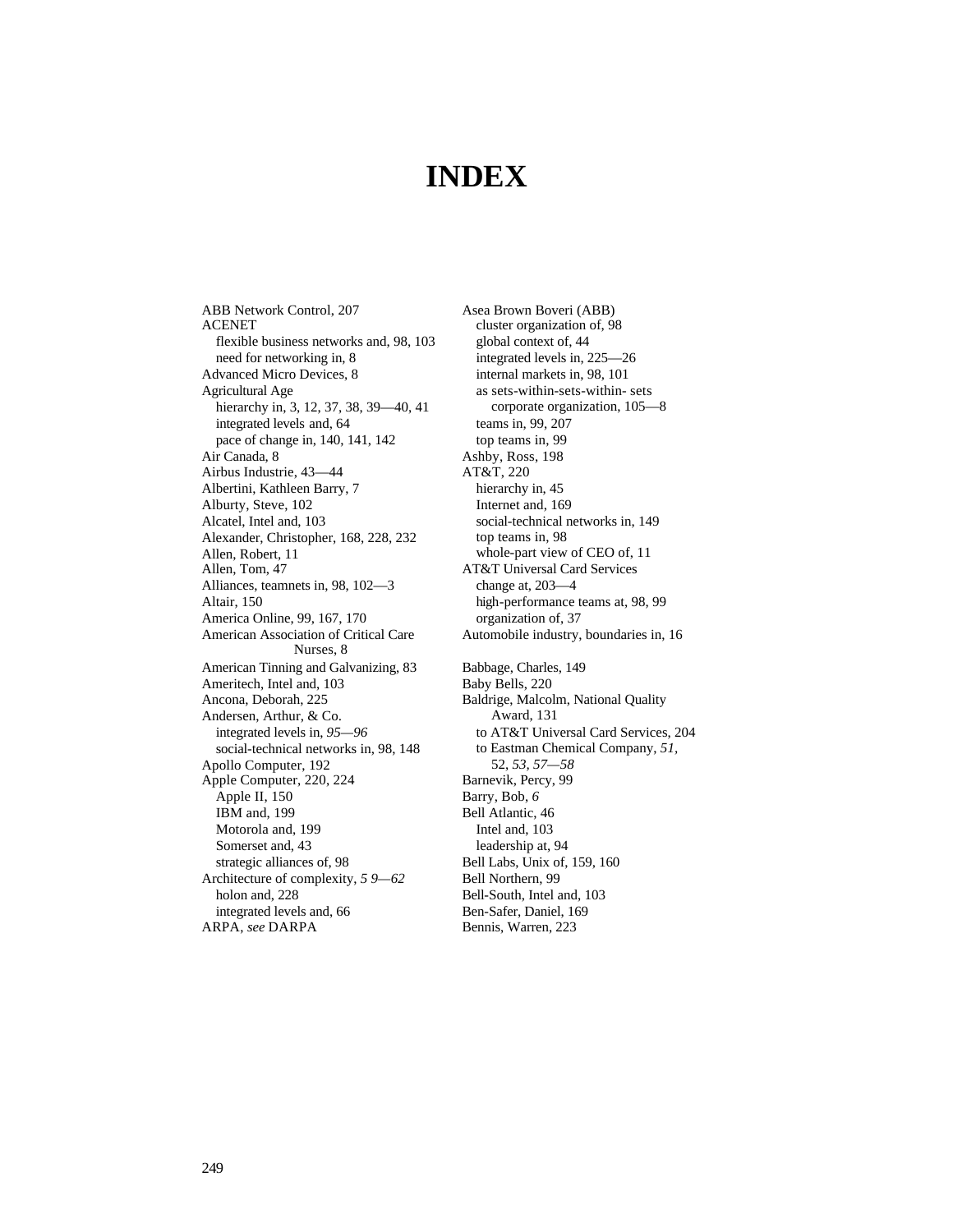Biodiversity, in leadership, 223—24 Biological Internet, 200 Bologna, 185 Boole, George, 149 Bosses, 94 *see also* Multiple leaders Boston, fire prevention effort in, 32—33, 135 *Boston Globe, The,* 8 Boundaries in networks, 16, 17 Nomadic Age and, *64—65* small groups and, 64—65 Boundary-crossing networks, social capital and, 199—200 Briese, Gary, 33 Brigham and Women's Hospital, 17 Brill, Mike, 230 British Petroleum, 100 British Petroleum Exploration (BPX), 44 Brown, Harry, 19, 79—85, 89, 90, 96, 118 BudgetNet, 132 Bulletin boards, 99 **Bureaucracy** advantages of, 4 blending into organization, 20, 26, 36, 37 coining of word, 127 in Eastman Chemical Company, 74— 76 as enabling infrastructure, 46 in fire departments, 34, 35, 49 hierarchy with, 13—14, 63—64 in Industrial Age, 3,13, 37, 38, 40, 41, 67—69 leadership and, 94 networks with, 6, 13—14, 42—44 prevalence of, *S* purpose in, 67—69, 216 specialization in, 25—26, 68 teams with, 13—14 *see also* Hierarchy-bureaucracy Burns, Frank, 171

Cafe Appassionato, 38 Campbell, Andy, 128—29, 131 Campbell, Bill, 149

Carlyle, Thomas, 127 Casco Bay Educational Alliance, 135 Catawba Valley Hosiery Association, 8 Cayman Systems, 92 Central Intelligence Agency (CIA), 7, 8, 129 CEO, whole-part view of, 10—11 Champion Bolt, 84 Champy, James, 206 Change in Age of Network, 15 hierarchy and, 71 hierarchy-bureaucracy and,  $71-72$ learning organization and, 209—10 metatrends and, 204—5 network potential assessed with pace of, 134, 139—48 networks and, 72—74, 76, 210—11 organization and, 20 quality and, 206, 207 reengineering and, 206—7 social capital and, 212—13 teams and, 206—8 unifying purpose and, 210—11 *see also* Trends Channels, startup and, 110—11 Chiat/Day, 98, 101—2 Chips, development of, 91, 150 Chrysler, 102 Civic communities, 183—85 Cluster organizations, 98, 100 Co-opetition, 124 at EBC Industries, Inc., 82 Emilia-Romagna and, 190 in networks, 16—17 with organizing principles, 229—30 Coleaders, 120 Collaboration, physical proximity and, 47—48 Colleagues, startup and, 108, 109—10 Collocation, collaboration and, 47—48 Common view, startup and, 108, 109 Communication need for widespread, 46 in networks, 26 *see also* Voluntary links Community-stares, 179, 185—86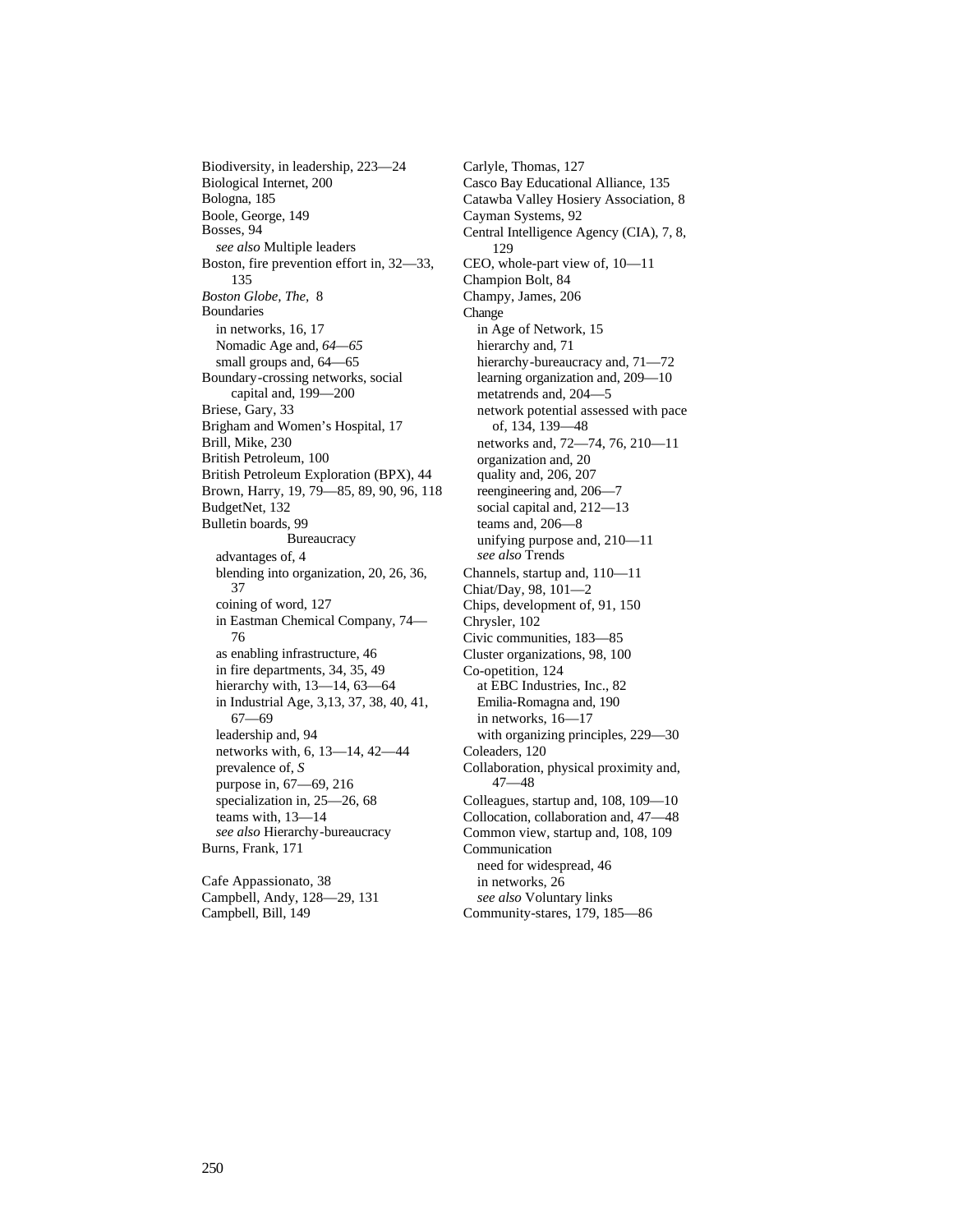Competition, *see* Co-opetition Competitors, environmental speed assessed with, 144, 145 Complex environments, pace of change in, 147—48 CompuServe, 167 Computer conferencing, 166—67, 168 Computer Sciences Corporation, 89 Computers chips, 91, 150 first generations of, 150 hierarchy principle and, 61, 91 independent members and, 91 personal, 150 Conflict, in networks, 26 Connections, startup and, 109, 110—11 Connor, Daryl, 130 Conrail, 45 Constituencies, as members of network, 117 Continuous improvement, 206, 211, 212 *see also Kaizen* Cooperation, independence and, 218—19 *see also* Co-opetition Coordinators, 24, 94, 173, 224 Lorentz as, 156, 173—75 Core firms, 98, 102 Corning, Inc. hierarchy in, 45 joint ventures of, 102—3 *Creation of Settings and the Future Societies, The* (Sarason), 174 Credit, trust and, 179—80, 185—86, 187—88 Cross-boundary groups, leaders for, 119—20 Cross-boundary ties growth achieved through, 215 launch and, 114 technology for, 118 Cross-functional projects, 16 Crossfunctional teams, 98, 100 blending into organization, 36 in Eastman Chemical Company, 54, 57 Cultural differences, in leadership, 223— 24

Cummins Engine, 98 Customer demand, environmental speed assessed with, 144, 145 CVS, 44 Cyberspace, 156, 170—72 DARPA (Defense Advanced Research Projects Agency), 162—63 DARPAnet, 163 D&E Manufacturing, 83 Deavenport, Earnest W, Jr., 13, 54, 74, 75, 76 Defense Advanced Research Projects Agency, *see* DARPA Delivery, 123, 125—26, 126 organizing principles combined with, 124 phases of flight compared with, 122, 123, 124 Deming, W. Edwards, 210, 212—13 *Democracy in America* (Tocqueville), 183 Denmark, social capital and, 181 Dependence, networks killed by, 91 Digital convergence, 140, 219—20 Digital Equipment Corporation (DEC), 150, 221 digital convergence and, 219 social-technical systems at, 100 trust and, 177, 192—93 Digital *keiretsu,* 220 Disney, 220 Diversified Manufacturing Company, 80 Diversity, in leadership, 223—24 Domino's Pizza, 148 Dow Jones/Ottaway Newspaper Group, 8 Downlinks, networks killed by lack of, *96* Downsizing loyalty and, 218 team structure for, 217—18 Drucker, Peter, 209 e-mail, 48, 92, 118 "laboratory without walls" and, 22, 118, 165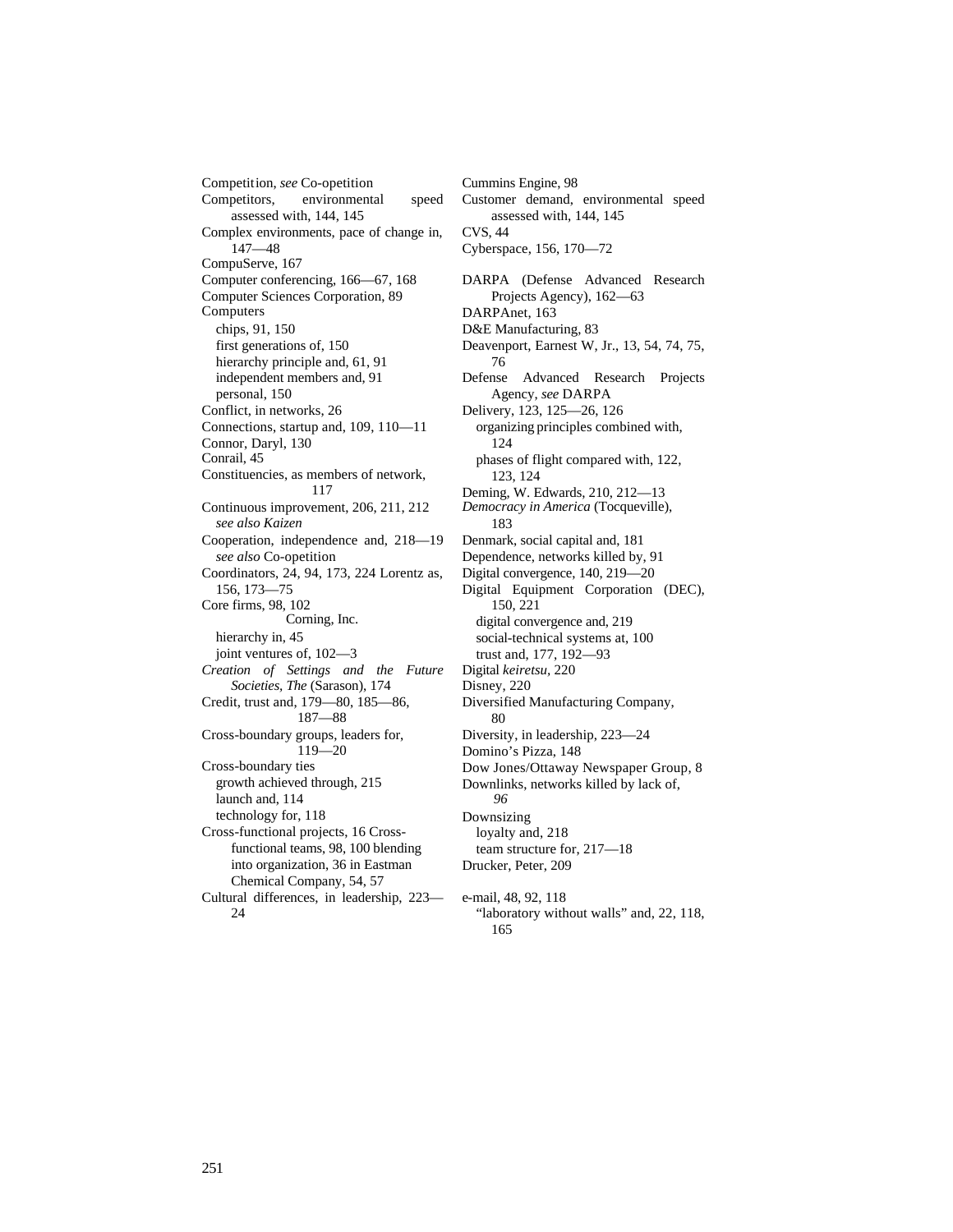Eastman Chemical Company, 213 hierarchy in, 45 Hierarchy Ruler and, 138—39 *kaizen* at, 98, 101 organization of, 13, 14, 74—76 organizing principles in, 19 social-technical networks in, 149 teamnets in, 51—5 8 teams in, 98, 99, 207 trust and, 193—96 Eastman, George, 52, 195 EBC Industries, Inc., 118 co-opetition in, 82 core firms in, 98, 102 flexible business networks and, 98, 103 independent members in, 80, 83 multiple leaders in, 80, 84 organizing principles in, 19 teamnets in, 79—85 unifying purpose in, 80, 83 voluntary links in, 80, 83—84 Egan, Dennis, 129—30 Eichin, Mark, 161, 162 Einstein, Albert, 129 Eisenhower, Dwight D., 114 Electronic Networking Association, 170 Ely's Cheesecake, 9 Emilia-Romagna, 180—85, 189—90 Enterprises, teamnets in, 98, 101—2 Environmental pace of change, network potential and, 134, 139— 48 Environmental Pace of Change Assessment, 144—45 Environmental speed, pace of change and, 144—45 Equality, social capital and, 198 Erie Bolt Company, *see* EBC Industries, Inc. Erie Industrial Supply, 84 Erie Plating Company, 83 Ethernet, 226 Evans, John, 198 Evans, Lilly, 44 Evolution, pace of change and, 140— 41 Fagerquisr, Ulf, 224 Failure of networks

independent members and, 91—92 integrated levels and, 96 multiple leaders and, 95 unifying purpose and, 89—90 voluntary links and, 93 Fast learning organization, 28, 221 Fax, links established by, 118 Federal Express bureaucracy in, 46 social-technical networks in, 149 Federal Quality Institute, 132 Fedorko, Joe, 80 *Fifth Discipline: The Art & Practice of the Learning Organization, The* (Senge), 209 FinanceNet, 132 Fire departments, 31—35, 48—49 of Boston, 32—33, 135 bureaucracies in, 34, 35, 49 hierarchies in, 33, 34, 35, 49 networks in, 34, 35, 49 organizing principles in, 19 small groups in, 34, 35, 49 Five Teamnet Principles, *see* Organizing principles Flexible business networks, 16, 98, 103 Emilia-Romagna and, 181 growth achieved through, 215 trust and, 186 Flight, phases of, as metaphor for five phases of teamnets, 121—23, 124 Food industry, networking and, 8 Forster, E. M., 157, 165 Fuller, R. Buckminster, 72, 216 Furniture/New York, 8 General Electric Canada, 100 General Instrument, Intel and, 103 Giant Foods, 8 Gilman, Al, 130 Gilman, Robert, 130, 131 Global economy businesses in, 44—45

CEO understanding, 11 cooperation and, 218—19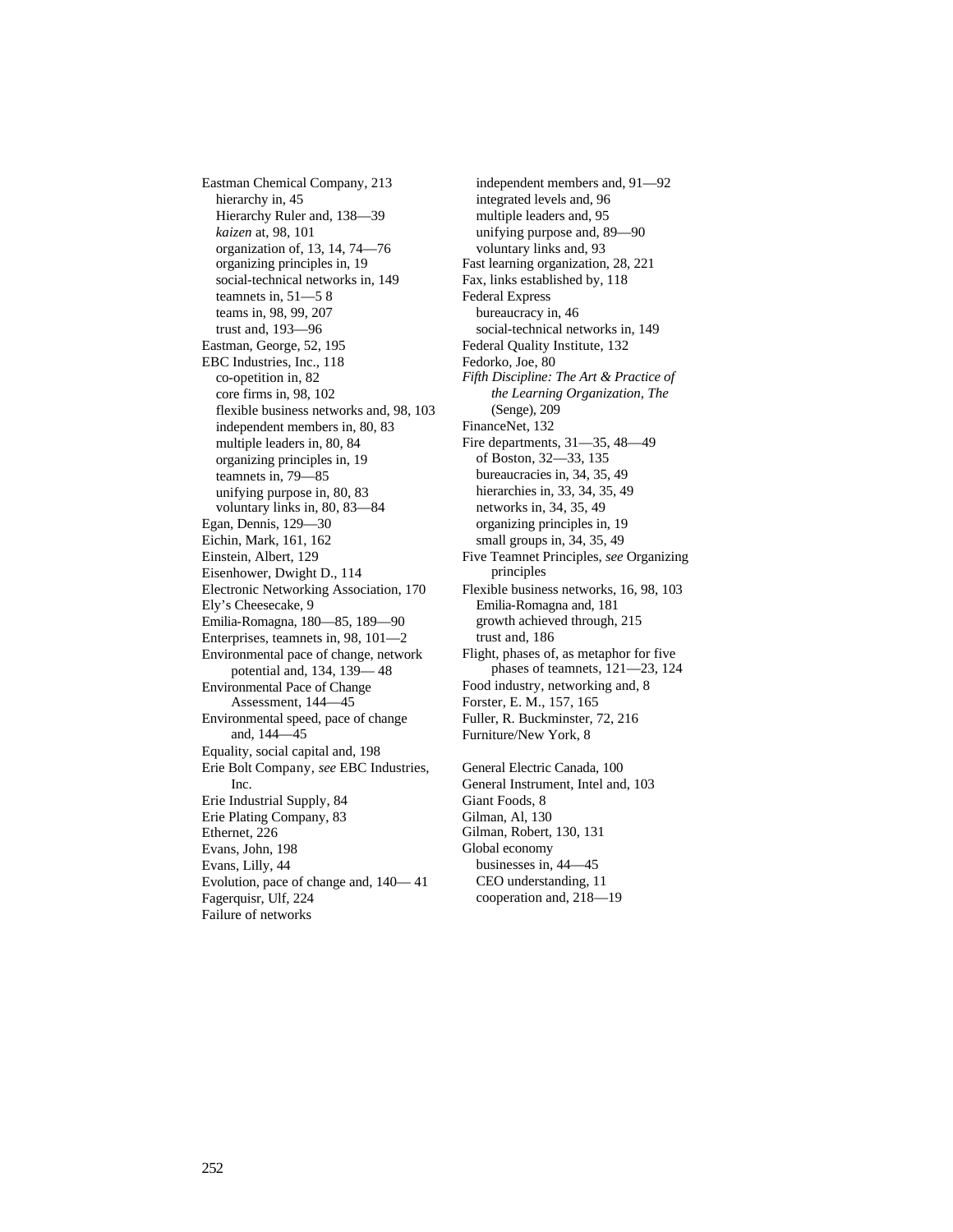Global economy *(cont'd)* networks in, 14—15 organization in, 13—14 Global knowledge, for success in 21st century, 10—11 Global networking, growth of, 176 **GO** Corporation, 149 Goals, launch phase establishing, 115, 116 Goerl, Vincette, 129 Gore, Al, 128, 129, 130, 132 Gore, W L., & Associates cluster organizations at, 100 leadership at, 223 Government as archetype bureaucracy, 134—35 environmental speed assessed with, 144, 145 networks in, 46, 135 organizing principles in, 19 reinventing with NetResults, 127—33, 135 Granovetter, Mark, 199 GrantsNet, 132 Groups, *see* Small groups Groupthink network killed by, 90 startup and, 109 Grove, Andy, 45 Growth, emphasis on, 214—16 Haas, Robert, 220 Haglund, Thommy, 105, 106, 107 Halal, William, 101 Halewood Pharmacy, 44 Hammer, Michael, 206 Hartley-Leonard, Darryl, 9 Hastings, Cohn, 224 Health care industry, networking and, 8—9 Health maintenance organizations, 9 Hequer, Marc, 222 Hewlett-Packard cross-functional teams in, 98, 99 trust and, 192—93 Hewlett, William, 192 Hierarchy

advantages of, 4 in Agricultural Age, 3, 12, 37, 38, 41 benefit of, 28 blending into organization, 20, 26, 36, 37 with bureaucracy, 13—14, 63—64 change hitting, 71 in Eastman Chemical Company, 57, 74—76 in fire departments, 33, 34, 35, 49 leadership and, 94 levels and, 61—62, 65—66 limited information access in, 26 "network-enabled," 45—46 with networks, 13—14, 18, 42—44, 59—62,64 organization chart for, 71 pace of change in, 147—48 prevalence of, *S* purpose replacing brute force of, 216 simple, 63 status bands in, 39—40 teamnet/virtual project clashing with, 26 VirusNet having, 159 *see also* Integrated levels Hierarchy-bureaucracy change toppling, 71—72 links converting to network, 72—74, 76 organization chart for, 71—72 teamners as successor to, 145, 147— 48 Hierarchy Ruler, 137—39, 152 High performance, rebellion against demands for, 218 High-performance teams, 98, 99 High-tech companies, 8 Hine, Virginia, 26 Hochkoeppler, Rainer, 21, 22 Hock, Dee, 91 Holonomy, 226—31 *Holonomy: A Human Systems Theory* (Stamps), 228—29 Horizontal corporations, 16 Hospitality industry, networking and, 8,  $9 - 10$ *Howards End* (Forster), 157 Hunt, David, 203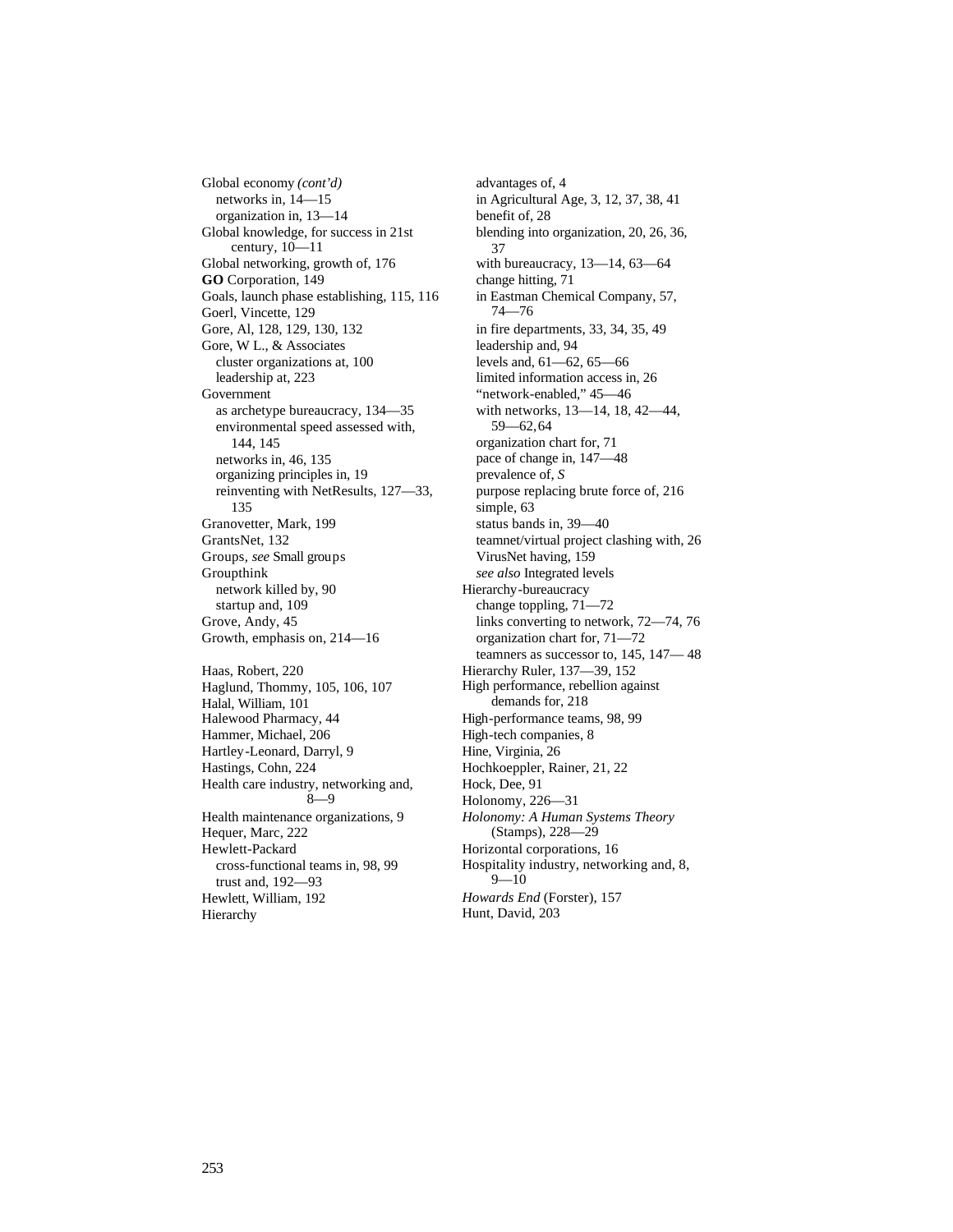Hyatt Hotels Corporation leadership and, 94, 95 networking in, 8, 9—10 organization of, 36 quality and, 206 service webs at, 98, 102 social-technical networks in, 149 Hytech Metals, 83 IBM, 220 Apple and, 199 digital convergence and, 219 Internet and, 169 Motorola and, 199 networking in, 8 PC, 150 small groups in, 38 Somerset and, 43 strategic alliances of, 98 IGnet, 132 Implementation, of teamnets, 108 Inclusion, startup and, 109, 112—13 Independent members, 18, 86, 90—92 in computer industry, 91 cooperation among, 219 dependence and, 91 in Eastman Chemical Company, 55—56 in EBC Industries, Inc., 80, 83 failure and, 91—92 for interdependence, 91 launch and, 116—17 Nomadic Age and, 64—65 organizational change and, 210—11 phases of teamnet development with, 124 in social-technical networks, 151 startup and, 110 stubborness and, 92 trends in, 217—19 VirusNet having, 159 VISA International and, 90—91 India, Internet in, 21—22 Industrial Age bureaucracy in, 3, 13, 37, 38, 40, 41, 67—69 expansion in, 14 pace of change in, 140, 141, 142 unifying purpose and, 64

Information Age communications in, 48 network in, 3, 13, 37, 38, 41 pace of change in, 140, 141, 142 technology of, 149—51 voluntary links in, 64, 69—71 Information Revolution, start of, 127 Information sharing, need for, 220 Innovation, environmental speed assessed with, 144, 145 Integrated levels, 19, 86, 95—96 Agricultural Age and, 64 in Arthur Anderson & Co., 95—96 in Eastman Chemical Company, 55—56 failure and, 96 holonomy and, 226—31 launch and, 120—21 no downlinks and, 96 no uplinks and, 96 organizational change and, 211 phases of teamnet development combined with, 124 in social-technical networks, 151 startup and, 112—13 trends in, 225—26 VirusNet having, 159 Intel hierarchy in, 45 joint ventures of, 98, 103 Interactions, startup and, 110—11 Internal markets, 98, 101 International Association of Fire Chiefs, 33 International Mars Exploration Working Group, 43 Internet, 10, 15, 41, 61, 92, 99, 157—69 biological, 200 governing, 162—65 in India, 21—22 links in, 23 naming system of, 163—64 NetResults and, 132 number of people using, 176 online with, 165—69 organizing principles in, 19 VirusNet and, 158—62 Internet Architecture Board, 164 Internet Engineering Task Force, 164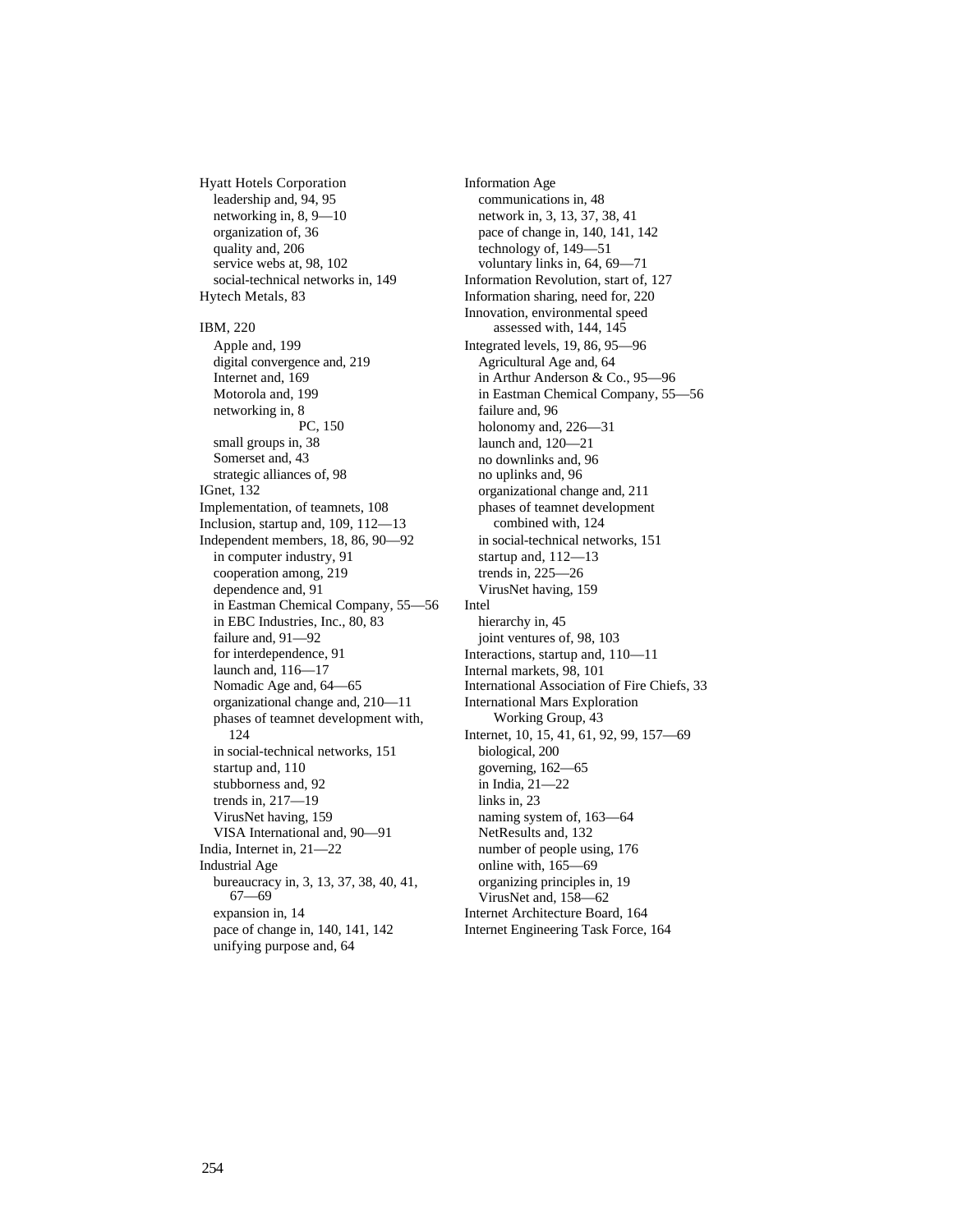"Internet Protocol," 163 Internet Relay Channels, 169 Internet Society (ISOC), 164 Isolation, networks killed by, 93 Italy community-states in, 179, 185—86 credit invented in, 179—80, 186 Johnson, Bill, 219 Joines, Bob, 53, 54, *55—56,* 57—58, 75, 76, 194, 195, 196, 213 Joint ventures, 16, 98, 102—3 growth through, 215 Juran, Joseph, 130 Kahn, Lynn Sandra, 129 *Kaizen,* 98, 101, 211 *see also* Continuous improvement Karzenback, Jon R., 208 Kearns, David, 119 *Keiretsu,* 104 digital, 220 *see also* Megagroups Kellogg's, 8 Kimball, Lisa, 156, 170—72 Knowledge, need for widespread, 46 Knowledge Era, Steelcase in, 231 Knowledge worker, 209 Koestler, Arthur, 228 Koskinen, Larry, 130 KPMG Peat Marwick hierarchy in, 45 networking in, 6, 8, 9 organization of, 35—36 service webs in, 102 "Laboratory without walls," 21—24, 118, 165—66 virtual teams in, 98, 99 voluntary links and, 21—24 Langsdale, Ninamary, 35 Large organizations networks in, 152 teamnets in, 98, 100—101 Launch, 108, 113—21, 123 cross-boundary work in, 114

levels integrated in, 120—21

links in, 117—19

members in, 116—17 multiple leaders in, 119—20 organizing principles combined with, 124 participatory planning in, 114 phases of flight compared with, 121, 122, 123, 124 purpose in, 115—16 self-organization in, 113—14 turbulence of, 125 unifying purpose in, 113—14 "Law of Requisite Variety," 198—99 Lea, Doug, 167—68 Lea, Zack, 167, 168 Leaderless network, networks killed by, 95 Leadership, shared, 13 *see also* Multiple leaders Learning organization, 28, 220—21 at Asea Brown Boveri, 105—8 fast, 28, 221 organizational change through, 209— 10 unifying purpose and, 210 Leatham, Karl, 89 Legnasky, Joe, 85 Levels, hierarchy and, 61—62, 65—66 *see also* Integrated levels Levi Strauss information sharing and, 220 leadership in, 223 Lincoln, Geri, 208 Links, *see* Voluntary links Local area networks (LANs), 150 Local knowledge, for success in the 21st century, 11 Lorentz, Elizabeth Meyer, 156, 173—75 Lovelace, Ada, 149 Lower-archy networks involving, 18 VirusNet having, 159 Loyalty, downsizing and, 218 Lukensmeyer, Carolyn, 131 Lundqvist, Gosta, 99 Lutz, Robert A., 102

Machining Concepts, 83 McLuhan, Marshall, 176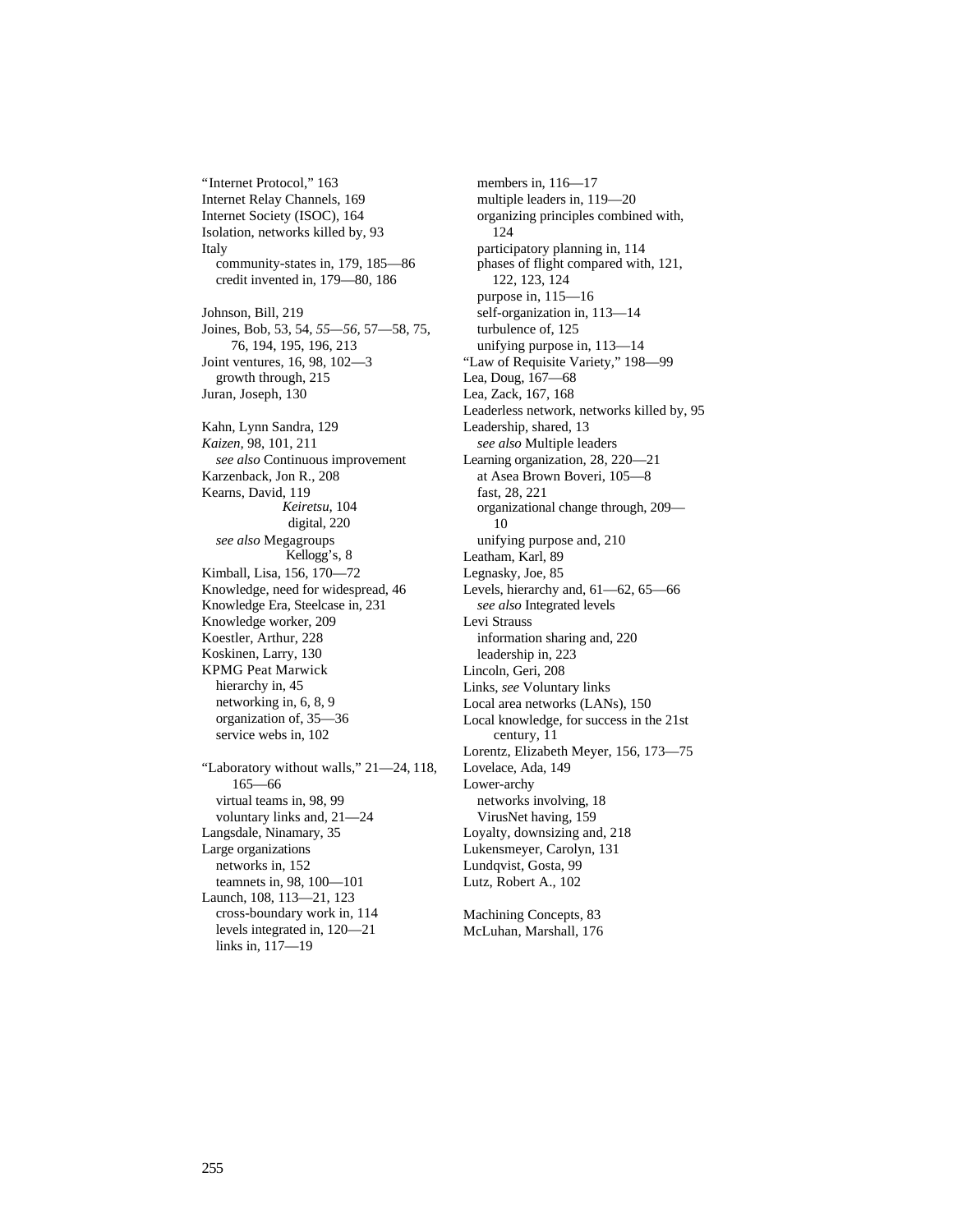*Making Democracy Work: Civic Traditions in Modern Italy* (Putnam), 182 Manufacturing, shrinkage of, 41 Marakova, Olya, 118 Marriott, 9 quality and, 206 Maslyn, Robert, 135 Massachusetts General Hospital, 17 Maturity, multiple leadership needing, 222 MCI, Internet and, 169 MeasureNet, 132 Mechanistic organizations, pace of change in, 143, 145—48 Megagroups, teamnets in, 98, 103—4 Melohn, Tom, 222 Members, *see* Independent members Mergers, KPMG Peat Marwick and, 6 Meta Network, The, 170, 171 MetaNet, 166—67, 170, 171 MetaSystems Design Group, 170 Metatrends, 204—5 *see also* Change Metcalf, Marion, 129, 130—31 Micromanagement, as extinct, 46 Microsoft Intel and, 103 Internet and, 169 Middle Ages, trust creating wealth in, 24—25 Miller, Bill, 226—27 Mills, D. Quinn, 100 Mission, launch phase establishing, 115 Mississippi River floods, 197 Mistrust, cost of, 25, 186—87, 197 *see also* Trust Mollo, Russ, 84 Montague, Lyn, 168 Morris, Robert T., Jr., 158, 160—61 Morris, Robert T., Sr., 162 Motorola Apple and, 199 IBM and, 199 networking in, 8 Somerset and, 43 strategic alliances of, 98

Multiple leaders, 13, 19, 28, 86 in Eastman Chemical Company, 57 in EBC Industries, Inc., 80, 84 failure and, 95 launch and, 119—20 leaderless network and, 95 organizational change and, 211 phases of teamnet development with, 124 *"prima donna"* effect and, 95 in social-technical networks, 151 startup and, 112 test phase and, 125 trends in, 222—25 VirusNet having, 159 *see also* Coordinators National Aeronautics and Space Agency (NASA), Strategic Avionics Technology Working Group and, 43 National Fire Prevention and Control Administration (NFPCA), 32 National Museum of American History, 127 National Performance Review (NPR), 129—31, 132 National Science Foundation, 163 Neal, Dan, 85 NetResults, 46, 127—33, 135 *NETWEAVER,* 170 "Netweavers," 224 Network potential, assessment of, 134— 54 pace of change studied for, 134, 139— 48 size and scope studied for, 134—39 social-technical networks studied for, 134, 148—52 Network tetrahedron, 72—74 *Networking Book, The* (Lipnack & Stamps), 172 *Networking Journal,* 170—71 *Networking* (Lipnack and Stamps), 172 Networks all types of organizations included in, 36, 37, 42—44, 64 as beneficial, 24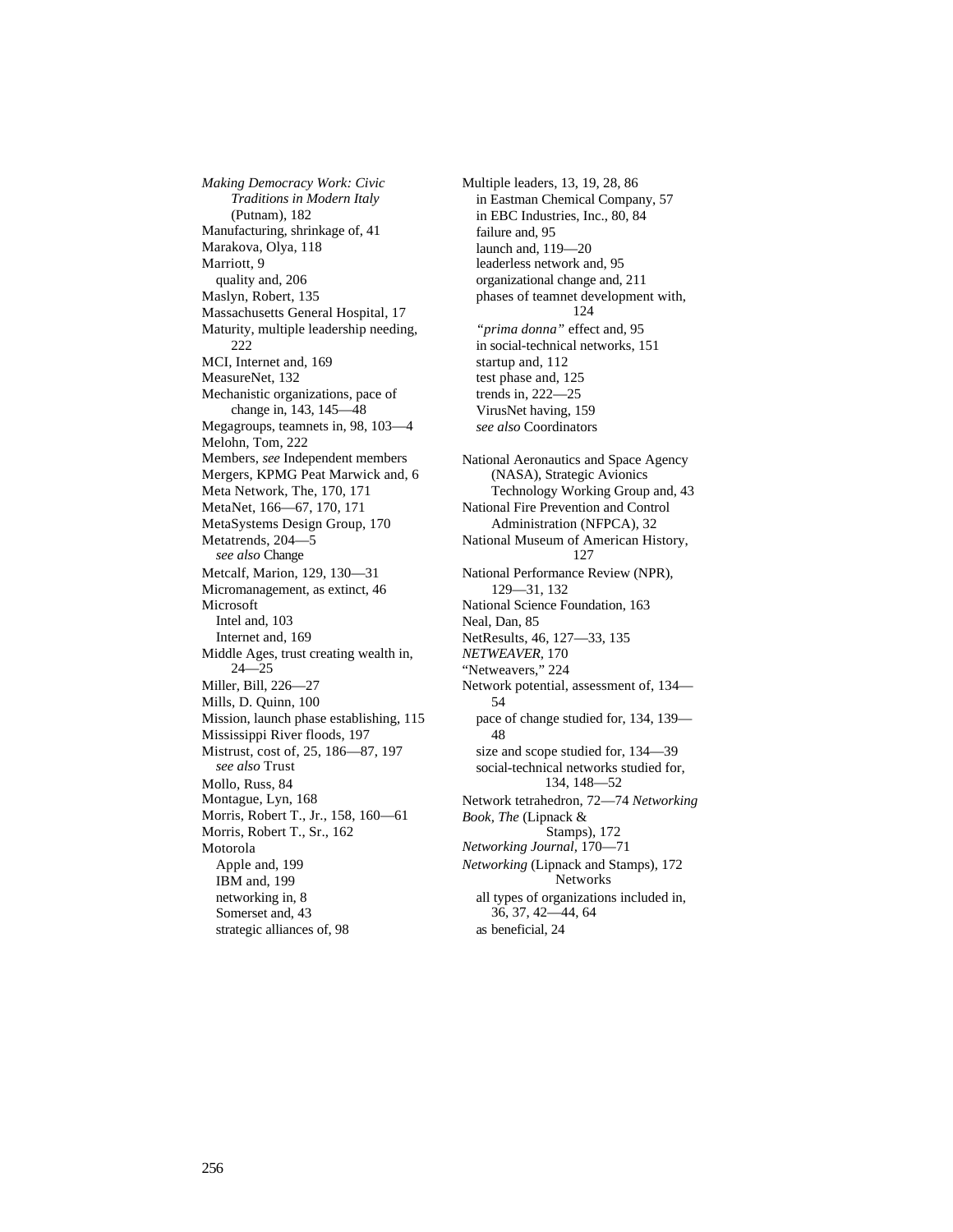Networks *(cont'd)* blending into organization, 20, 36, 37 boundary-crossing, 199—200 bureaucracy with, 36, 42—44 change spinning, 72—74 characteristics of, 16—17 communication in, 26, 47—48 costs of, 224 development of, 5, 19 in Eastman Chemical Company, 74— 76 in fire departments, 34, 35, 49 in global economy, 14—15 growth through, 215 hierarchy-bureaucracy converted into, 72—74, 76 hierarchy with, 42—44, 59—62, 64 in Information Age, 3,13, 37, 38, 41 linking in, 41—42 making difference in, 26 as metatrend, 204—5 organization of, 13—14 problems in, 26 problems solved with technology and, 221 social capital and, 187, 188—90 social sciences and, 172—73 as systems, 228 teams with, 42—44, 208 unifying purpose central to, 210—11 *New Partnership, The* (Melohn), 222 Nike, 44 19th-century organization, *see* **Bureaucracy** Nintendo, 220 Nodes, in social-technical networks, 151 Nomadic Age boundaries and, 64—65 interdependent members and, 64—65 pace of change in, 140—41, 142 small groups in, 3, 12, 37, 38—39, 41 Nongovernmental organizations (NGOs), 136 North American Tool and Die, 222 NPR, *see* National Performance Review Oil companies, networking in, 7—8

Olsen, Ken, 193 Open book management, 220 Organic organizations, pace of change in, 143, 145—48 Organization mechanistic, 143, 145—48 mixed forms of, 35—37 of networks, 13—14 organic, 143, 145—48 traditional, 12—13 work matched with right form of, 20, 26 *see also* Bureaucracy; Hierarchy; Networks; Small groups Organization chart for Eastman Chemical Company, 74— 76 for hierarchy, 71 for hierarchy-bureaucracy, 71—72 for network, 72—74 "Organizational Assessment" chart, 145—46 Organizing principles, 17—19, 86—87 coopetition with, 229—30 developing teamnets understanding, 108 phases of teamnet development with, 124 in small groups, 86—87 in social-technical networks, 151—52 in VirusNet, 158—59 *see also* Independent members; Integrated levels; Multiple leaders; Unifying purpose; Voluntary links Outsourcing partnerships, 16 Overload, networks killed by, 93 Pace of change, network potential assessed with, 134, 139—48 Packard, David, 192 Paramount, 220 Participants, as members of network, 117 Participatory planning, launch and, 114 Paul, Gordon, 128 Peat Marwick, *see* KPMG Peat Marwick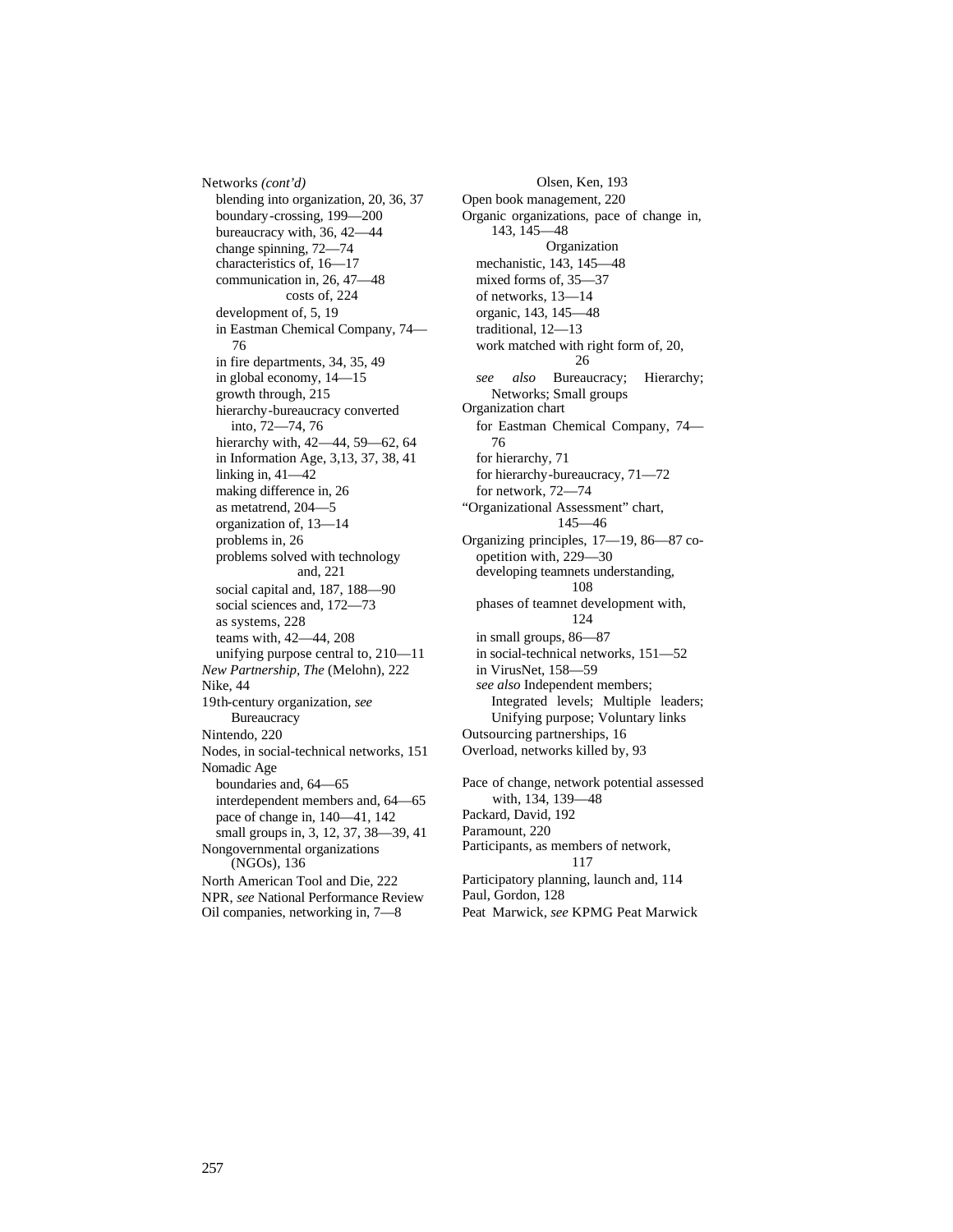Pellegrin, Jean-Pierre, 180 People, focus on, 27 PeopleNer, 132 Perform, 123 organizing principles combined with, 124 phases of flight compared with, 122, 123, 124 Personal computers (PCs), 150 Peters, Tom, 15, 130, 223 Pinchot, Elizabeth, 101 Pinchot, Gifford, 101 Planning, participatory, 19 *see also* Launch Platt, John, 142 Plummet, Mike, 204 Portland, Maine, Casco Bay Educational Alliance and, 135 President's Management Council, 132 *"Prima donna"* effect, networks killed by, 95 Pritzker family, 36 Procter & Gamble, 98 Prodigy, 167 Ptolemy, 97 Publishers, networking and, 8 Purpose, in bureaucracy, 67—69 *see also* Unifying purpose Putnam, Robert, 182, 189, 190 Pyramid hierarchical levels and, 65-66 as traditional organization, 12—13 Qantas Airways need for networking in, 8 small groups in, 38 **Quality** organizational change through, 206, 207 requirements for, 213 unifying purpose central to, 210, 211 Quarterman, John, 176 Reciprocity, social capital and, 186, 187, Reengineering organizational change through, 206— 7 unifying purpose central to, 210, 211 *Reengineering the Corporation* (Hammer and Champy), 206 Reference point, for Hierarchy Ruler, 137—39 Reinventing government, with NetResults, 127—33, 135 Relationships in Information Age, 42 launch phase establishing, 118—19 social capital and, 186 startup and, 110—11 *see also* Voluntary links "Requisite Variety, Law of," 198—99 Results, measuring, 126 Rheingold, Howard, 170 Risk taking, for flexible organization, 91 Rochlis, Jon, 161, 162 Rosenfeld, Stuart, 181 Route 128 trust and, 190—91 voluntary geographies in, 98, 104 Saab, 210 Safeguard Scientifics, Inc., 97 Saouli, Karim, 169 Sarason, Seymour, 173, 174 Saturn, 99 Saxenian, AnnaLee, 104, 190—91, 192, 193 Scope network potential assessed with, 134—39 organization and, 20 Self-directed teams, 98—99 in Eastman Chemical Company, 13 Self-organization, of teamnets, 113— 14

*see also* Launch Senge, Peter, 130, 209 Senior management, *see* Leadership Serial time, 68 Service webs, 98, 102

Services, as growth sector, 41

188—90, 212, 213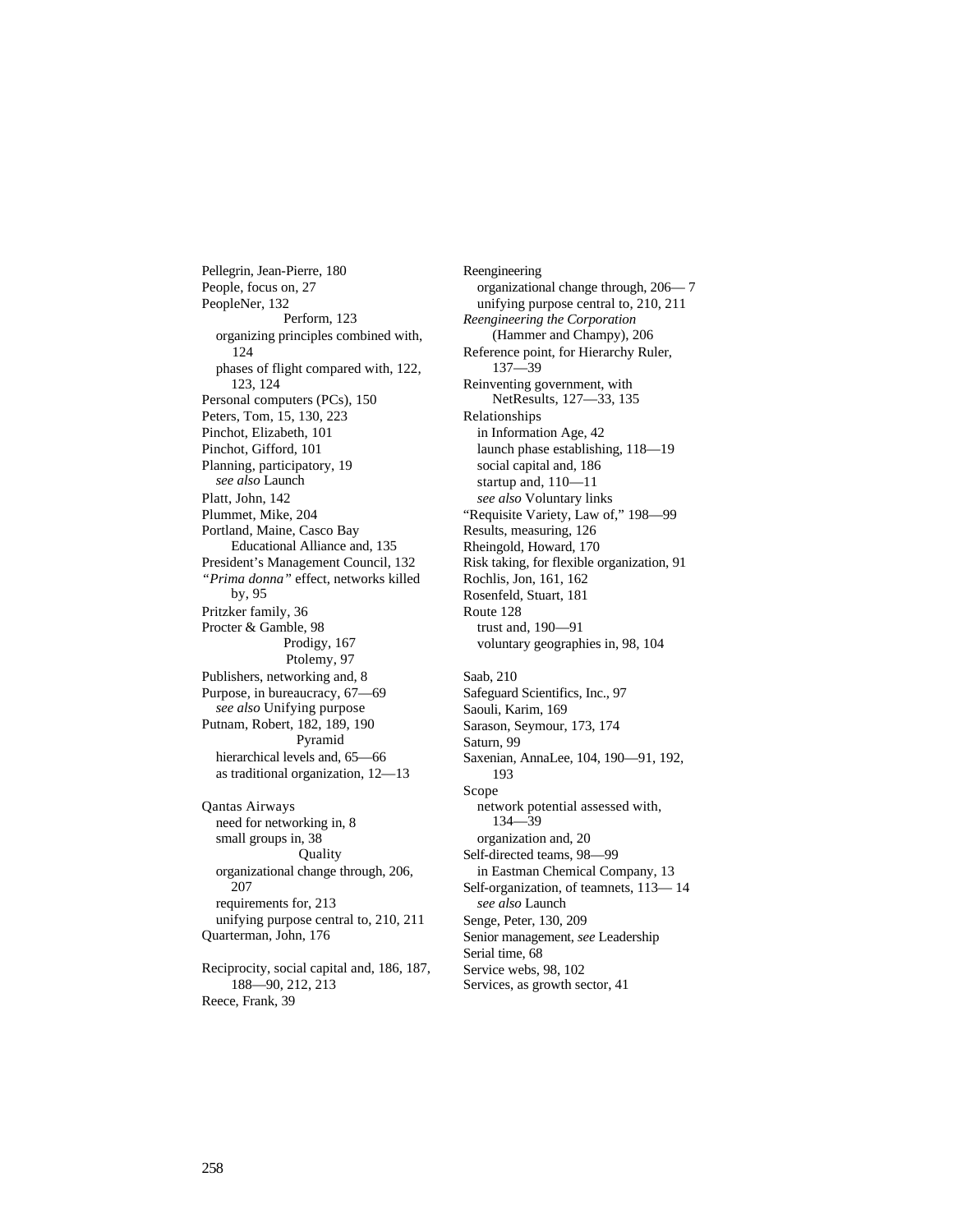Shared leadership, 13 *see also* Multiple leaders Shared purpose, launch and, 113 Sheraton, 206 Siemens, Intel and, 103 Silicon Valley trust and, 190—91, 193 voluntary geographies in, 98, 104 Simon, Herbert, 59, 61, 62, 228 Simple environments, pace of change in, 147—48 Singer, Gunther, 26 Size network potential assessed with, 134—39 organization and, 20 Small and medium-sized enterprise economic development, 98, 104 Small groups blending into organization, 20, 36 boundaries and, 64—65 connectivity in, 47—4 8 in fire departments, 34, 35, 49 informal, 63 networks with, 18, 42—44 in Nomadic Age, 3, 12, 37, 38—39, 41 organizing principles applied in, 86—87 pace of change in, 147—48 prevalence of, 4, *5 see also* Teamnets; Teams; Virtual teams Smith, Douglas K., 208 Smith, Norris Parker, 162 Smith, Raymond W., 46, 94 Social capital, 177—200 boundary-crossing networks expanding, 199—200 crises and, 197 Deming and, 212—13 Denmark and, 181 Eastman Chemical Company and, 193—96 Emilia-Romagna having, 180—85, 189—90 equality and, 198 growth achieved through, 215, 216

networks and, 183, 185, 187, 188, 189, 199—200, 212 reciprocity and, 186, 187, 188, 189, 212, 213 relationships and, 186 violence and fear undermining, 198 wealth from, 24, 28, 222 winners in the 21st century having greatest, 198 *see also* Trust Social networks, in civic communities, 183, 185 Social sciences, networks and, 172—73 Social Services Web, 132 Social-technical systems, 98, 100—101 network potential assessed with, 134, 148—52 Somerset, 43 Sony, 220 Soul search, values and, 232 Southwest Airlines, 223 Specialization, in bureaucracy, 25—26, 40, 46, 68 Speed, pace of change assessed by gauging, 144—45 Stable clusters, as principle of hierarchy, 59—62 Stakeholders, as members of network, 117 Stamps, Jeffrey 5., 228—29 Starmer, Frank, 21—24, 98, 99, 118, 165—66, 200 Startup, 108—13, 123 colleagues and, 108, 109—10 common view and, 108, 109 connections and, 109, 110—11 inclusion and, 109, 112—13 organizing principles and, 124 phases of flight compared with, 121, 122—23, 124 voices in group and, 109, 112 Steelcase, Inc. communication and collaboration and, 47—48 holonomy and, 226—31 Strandwitz, Norm, 85 Strategic alliances, 16, 98, 103 growth achieved through, 215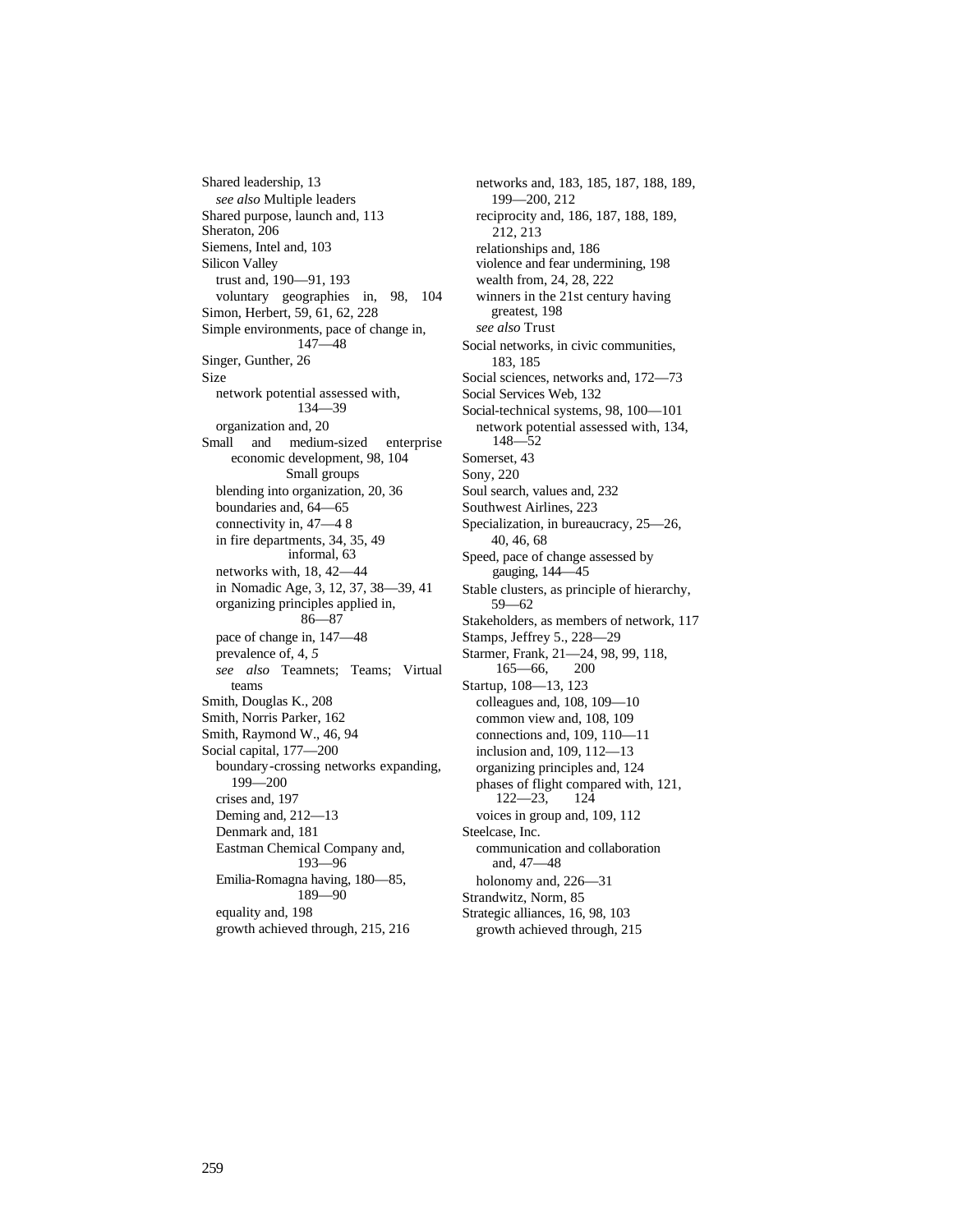Strategic Avionics Technology Working Group, 43 Stubborness, networks killed by, 92 Sun Microsystems, 192 Systems, network potential assessed with, 134, 148—52 Systems theory, holonomy and, 226—31 Systems within systems within systems, architecture of complexity and, 59—62 TCI, 220 Teamnet action matrix, 124 *TeamNet Factor, The* (Stamps & Lipnack), 130 Teamnets, 38, 211 in alliances, 98, 102—3 in Eastman Chemical Company, 51— 58 in EBC Industries, Inc., 79—85 in enterprises, 98, 101—2 furniture system for, 231 as hierarchy-bureaucracy successor, 145, 147—48 hierarchy clashing with, 26 implementation, 108 in large organizations, 98, 100—101 in megagroups, 98, 103—4 in networks, 17 organizational scale and, 97—104 phases for developing, 107- 126, *see also* Delivery; Launch; Perform; Start; Test in small groups, 98—99 trends in, 217—18, 220 *see also* Organizing principles Teams cross-functional, 98, 100 definition of, 208 downsizing mandating, 217—18 failure of, 217 high-performance, 98, 99 leaders forming, 225 as networks, 208 organization combining hierarchy, bureaucracy and networks with, 13—14 prevalence of, S

problems with, 208 self-directed, 13, 98—99 success of, 27 top, 98, 99 unifying purpose and, 208, 210 virtual, 38, 98, 99 *see also* Small groups Technology of Information Age, 149—5 1 links enhanced with, 117—18 network potential assessed with, 134, 148—52 oil companies and, 8 organization and, 20 problems solved with networks and, 221—22 role of, 6—7 voluntary links and, 92—93 *see also* Internet Telnet, 166, 167 Test, 123, 125 organizing principles combined with, 124 phases of flight compared with, 122, 123, 124 Theory, change needing, 214 *Third Wave, The* (Toffler), 37 #3Oplus, 169 Time as frontier in Age of Network, 15 pace of change and, 134, 139—48 serial, 68 Time horizon, launch phase establishing, 115 Time-Warner, 220 Tocqueville, Alexis de, 183 Toffler, Alvin, 37 Tolan, Stephanie, 167 Top teams, 98, 99 Toshiba, *keiretsu* at, 104 Toyota Motor Company, crossfunctional teams at, 100 *Training* (Hequet), 222 Travel industry, networking in, 8 Trends in independent members, 217—19 in integrated levels, 225—26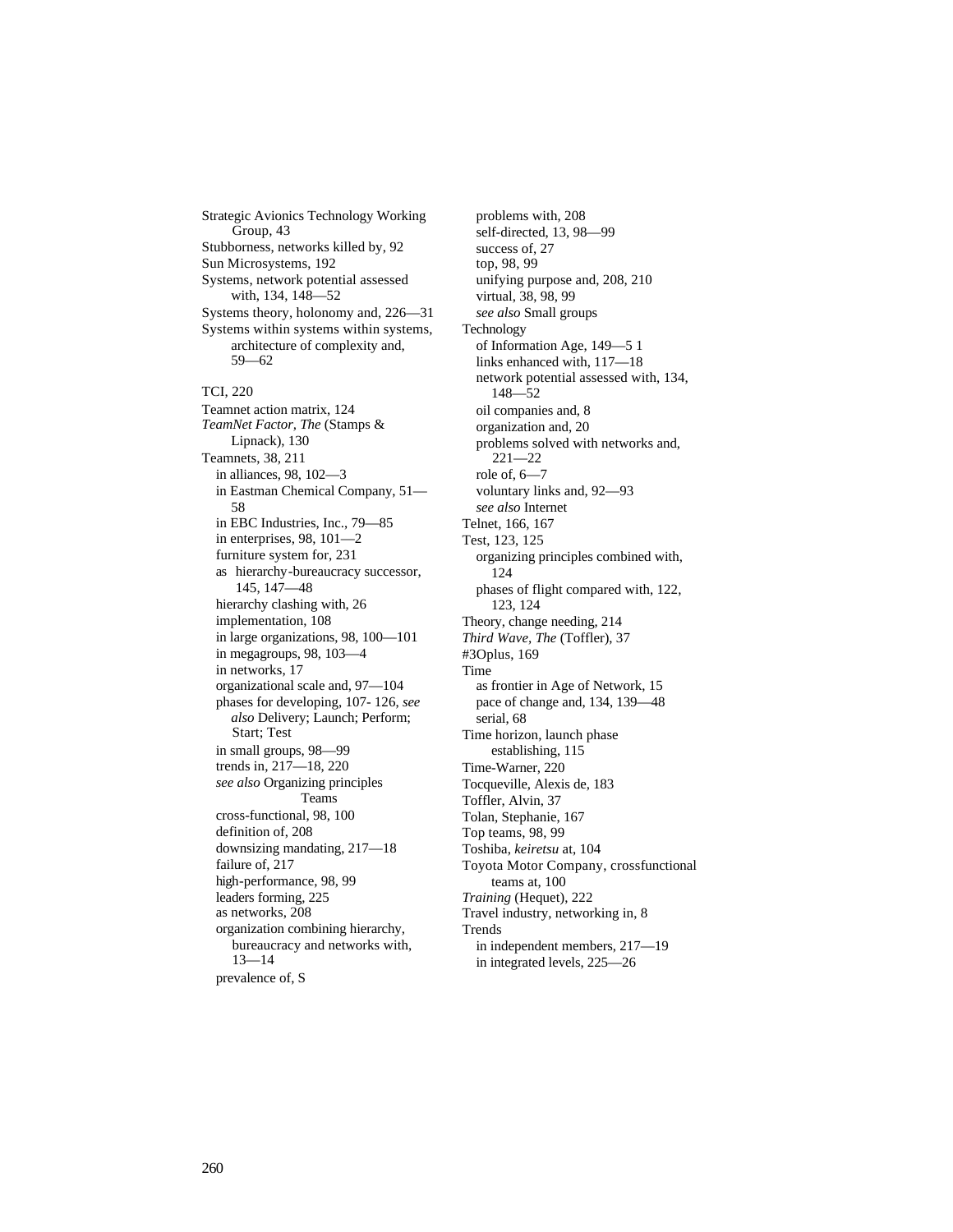Trends *(cont'd)* in multiple leaders, 222—25 in unifying purpose, 214—16 values and, 232 in voluntary links, 219—22 *see also* Change Trust, 177, 188—90, 212 Apollo Computer and, 192 in civic communities, 183—85 community-states based on, 179 credit based on, 179—80, 185—86, 187—88 Digital Equipment Corporation and, 192—93 Eastman Chemical Company and, 58, 193—96 Emilia-Romagna and, 180—85, 189— 90 flexible business networks and, 186 Hewlett-Packard and, 192—93 impediments to corporate, 27 islands of, 196—200 as key to success, 200 "laboratory without walls" and, 23 mistrust and, 186—87, 197 in networks, 16 northern Italy and, 178—80 quality and, 213 Route 128 and, 190—91 Silicon Valley and, 190—91, 193 startup and, 111 Sun Microsystems and, 192 value of, 197 voluntary links and, 18, 93 wealth created by, 24—25 *see also* Social capital *Trust Factor, The* (Whitney), 186—8 7 "Ubiquitous computing," 226—27 Unifying purpose, 18, 68—69, 86 in Eastman Chemical Company, 54— *55* in EBC Industries, Inc., 80, 83 failure and, 89—90 groupthink and, 90 Industrial Age and, 64

launch and, 113—14, 115—16 as natural resource, 27 organizational change and, 210—11 phases of teamner development combined with, 124 purpose of, 88—90 in social-technical networks, 151 startup and, 109 teams and, 208 trends in, 214—16 values and, 232 VirusNet having, 159 Unitarian Universalist Ministers' Association, 38 United Nations (UN), 135—36 U.S. Postal Service, 36 United Steel Workers Union, EBC Industries, Inc. and, 82 Unix, VirusNet and, 159, 160 Uplinks, networks killed by lack of, 96 US TeleCenter, 39 USNet, 98, 104 Valimont, Bob, 85 Values, search for soul and, 232 Vertical alliances, trends in, 220 Vespoli, Lew, 85 Viacom, 220 *Virtual Community, The* (Rheingold), 170 Virtual corporations, 16, 98, 101—2 growth achieved through, 215 Virtual groups, 48 Virtual projects, hierarchy clashing with, 26 Virtual teams, 38, 98, 99 blending into organization, 36 VirusNet, 158—62 VISA International, 90—91 Vision change needing, 214 launch phase establishing, 115 Vitello, Joan, 8 Voices, startup and, 109, 112 Voluntary geographies, 98, 104 Voluntary links, 18, 41—42, 69—71, 86, 92—93

characteristics of, 23—24

insufficient, 90